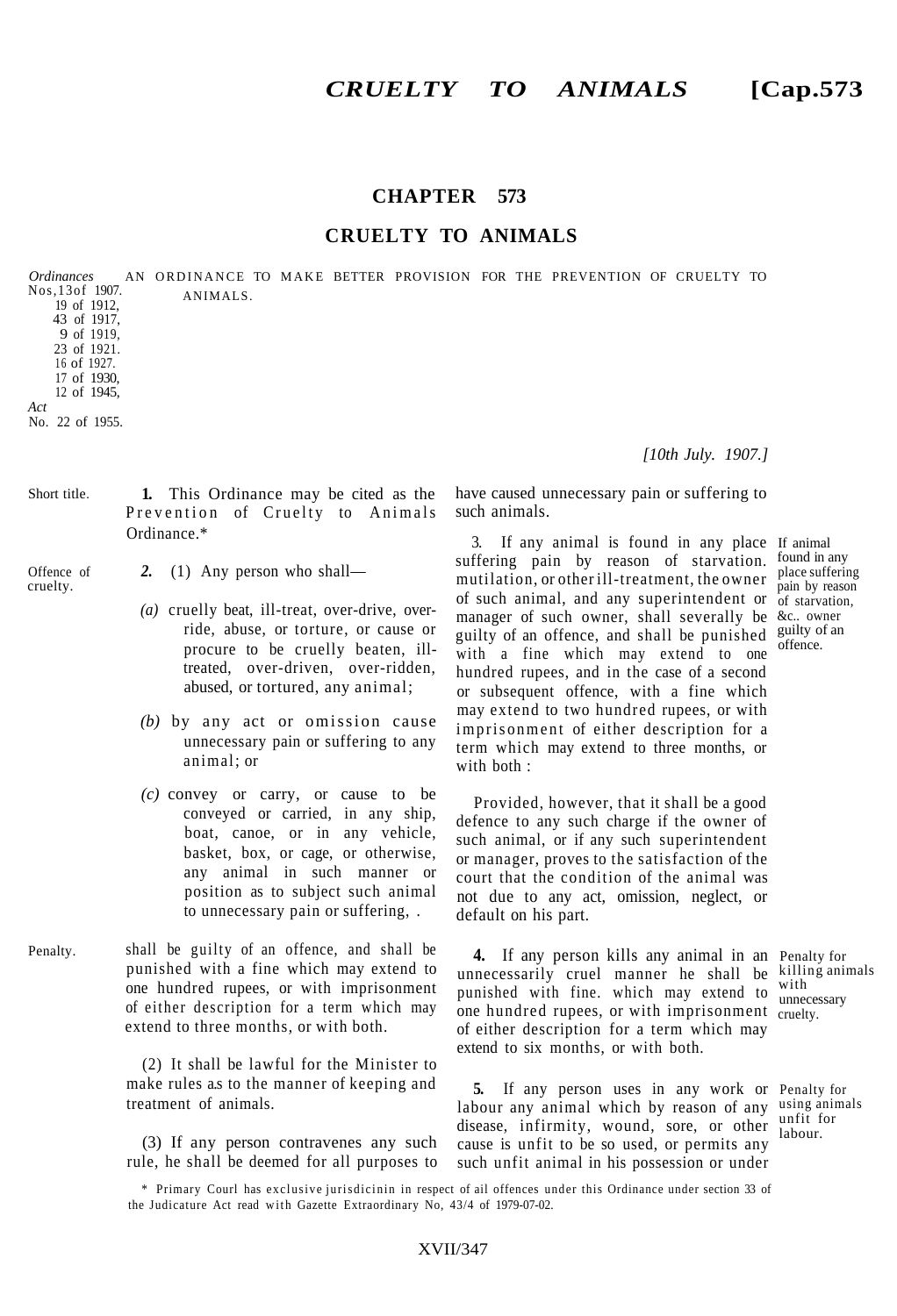his control to be so used, he shall be punished with fine, which may extend to one hundred rupees, or with imprisonment of either description for a term which may extend to three months, or with both.

Power of Minister to appoint infirmaries for the treatment of animals.

**6.** (1) The Minister may appoint any institution established in Sri Lanka for the treatment of sick or injured animals to be an infirmary for the treatment and care of animals in respect of which offences under this Ordinance have been committed.

(2) Every such infirmary shall be open to inspection at all reasonable hours by any officer authorized in that behalf by the Minister.

(3) The Minister may, whenever he thinks fit to do so, rescind any order made under subsection  $(1)$ .

(4) The court before which a prosecution for such an offence has been instituted may direct that the animal in respect of which the offence is alleged or proved to have been committed shall be sent for treatment and care to an infirmary, and be there detained until it is, in the opinion of the court, again fit for the work or labour on which it has been ordinarily employed.

(5) The cost of the treatment, feeding, and watering of the animal in the infirmary shall be payable by the owner of the animal according to such scale of rates as the Government Agent of the administrative district may, from time to time, prescribe.

(6) If the owner refuses or neglects to pay such cost and to remove the animal within such time as the court may prescribe, the court may direct that the animal be sold, and the proceeds of the sale be applied to the payment of such costs.

(7) The surplus, if any, of the proceeds of sale shall, on application made by the owner within two months after the date of the sale, be paid to him ; and the deficit, if any, shall be recoverable from the owner by order of the court in the same manner as a fine, and when recovered shall be paid to the authorities of the infirmary.

**7.** If any person without reasonable Penalty for excuse permits any diseased or disabled permitting animal of which he is the owner to die in animals to die any street, he shall be punished with fine, in any street. which may extend to one hundred rupees, or in default to imprisonment of either description which may extend to three months.

**8.** A prosecution for an offence against Limitation of this Ordinance shall not be instituted after time for the expiration of three months from the prosecution. date of the commission of the offence.

**9.** When any Magistrate, \* Power to Superintendent, or Assistant Superintendent Magistrate,\* of Police, Judge of a Primary Court, or the destruction of divisional Assistant Government Agent of a suffering division, has reason to believe that an offence under this Ordinance has been committed in respect of any animal, he may direct the immediate destruction of the animal, if in his opinion its sufferings are such as to render such a direction proper.

diseased

&c., to direct animals.

Surgeon or

premises for

therein.

**10.** The Municipal Veterinary Surgeon Municipal or any officer authorized by him in writing Veterinary to inspect diseased or disabled animals may board any vessel in Colombo harbour and may enter into the customs premises or any place appointed for the landing of cattle or Colombo the cattle mart or the quarantine station for harbour and the purpose of inspecting any animals premises for therein and may destroy or order the inspecting any immediate destruction of any animal found therein if the animal appears to him to be injured or diseased and, in his opinion, 'its sufferings are such as to render its immediate destruction proper. any officer authorised by him may hoard any vessel in animals

**11.** The Minister with the concurrence Power to direct of the Minister in charge of the subject of Finance may, by Order notified in the Gazette, notwithstanding any statutory enactment inconsistent therewith, direct that the whole or any part of any of the fines recovered in respect of offences under this Ordinance, which shall have been prosecuted by any officer of any society established in Sri Lanka for the prevention of cruelty to animals, shall be paid to such society: application of fines.

<sup>\*</sup> Primary Court has exclusive jurisdiction in respect of all offences under this Ordinance under section 33 of the Judicature Act read with Gazette Extraordinary No. 43/4 of 1979-07-02.